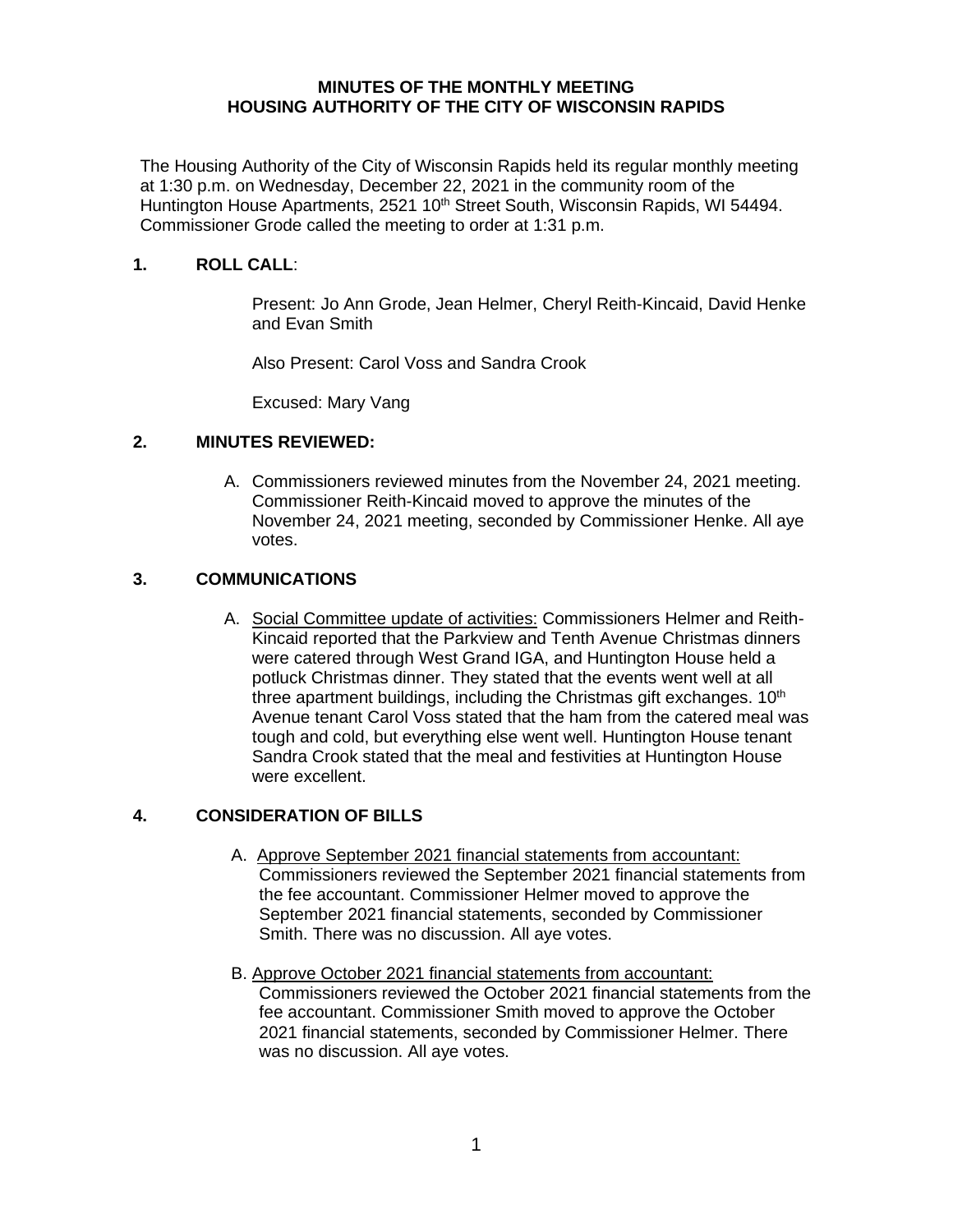C. Approve November 2021 bills (QuickBooks register and purchasing card transaction detail): Commissioners reviewed the November 2021 bills. Commissioner Reith-Kincaid moved to approve the November 2021 bills, Quickbooks register and purchasing card transaction detail, seconded by Commissioner Smith. There was no discussion. All aye votes.

# **5. EXECUTIVE DIRECTOR'S REPORT**

- A. Public Housing Occupancy: Jo Ann reported that there is one vacancy at Parkview due to lease violations. This vacancy will be filled off the waiting list. There are three upcoming vacancies at Parkview: one due to a death, another due to multiple lease violations and the third due to smoking policy violations. Family is cleaning out the unit of the deceased former tenant, and this vacancy will be filled off the waiting list. Allen is working with the tenant with multiple lease violations in an effort to find the tenant other housing. The tenant with the smoking violation appealed the eviction notice and is also working with Allen to find other housing. These units, once vacant, will be filled from the waiting list. There is one upcoming vacancy in the Tenth Avenue apartments due to moving in to care for family. This vacancy has been filled with a move-in scheduled for January 31, 2022. There are three vacancies at the scattered sites: one was a termination with the other two moving in with others. There is extensive damage to all three units, and supply chain disruptions are negatively impacting the ability to rapidly turn these units around. As a result, these units will be taken offline through PIC in the near future. Jo Ann reported storm damage to scattered site houses on Oak Street and 1<sup>st</sup> Street South. The units appear to have modest damage from trees falling onto them. On Oak Street, the tree damage was caused by a Housing Authority tree, so a tree service will be contacted to clear the scene so that maintenance staff can assess and repair any damage. On 1<sup>st</sup> Street, the neighbors' trees fell onto Housing Authority property. Maintenance staff is working with the home owners to remove the trees so that damage can be assessed and repaired.
- B. Huntington House Redevelopment, LLC Occupancy: There are three vacancies at the Huntington House RAD PBV project: two are deceased, and one is moving to an assistive care facility. All of the vacancies have been filled off the waiting list with move-in dates of January 1, 2022. There will be two upcoming vacancies with one moving to an assistive care facility and the other moving out of the area to be near family. Allen will fill these vacancies in 2022 off the waiting list.
- C. Section 8 program status: Jo Ann reported that as of December 20, 2021, there are 167 families under contract with the current waiting list running approximately around 4 months. There are currently 129 families on the waiting list. The Section 8 voucher activity for the month of December consisted of the following: four new admissions, five VASH voucher holders, four new issued vouchers for a cumulative of 16 vouchers, zero portability move-outs and move-ins, zero vouchers expiring and one end of participation for failure to lease up.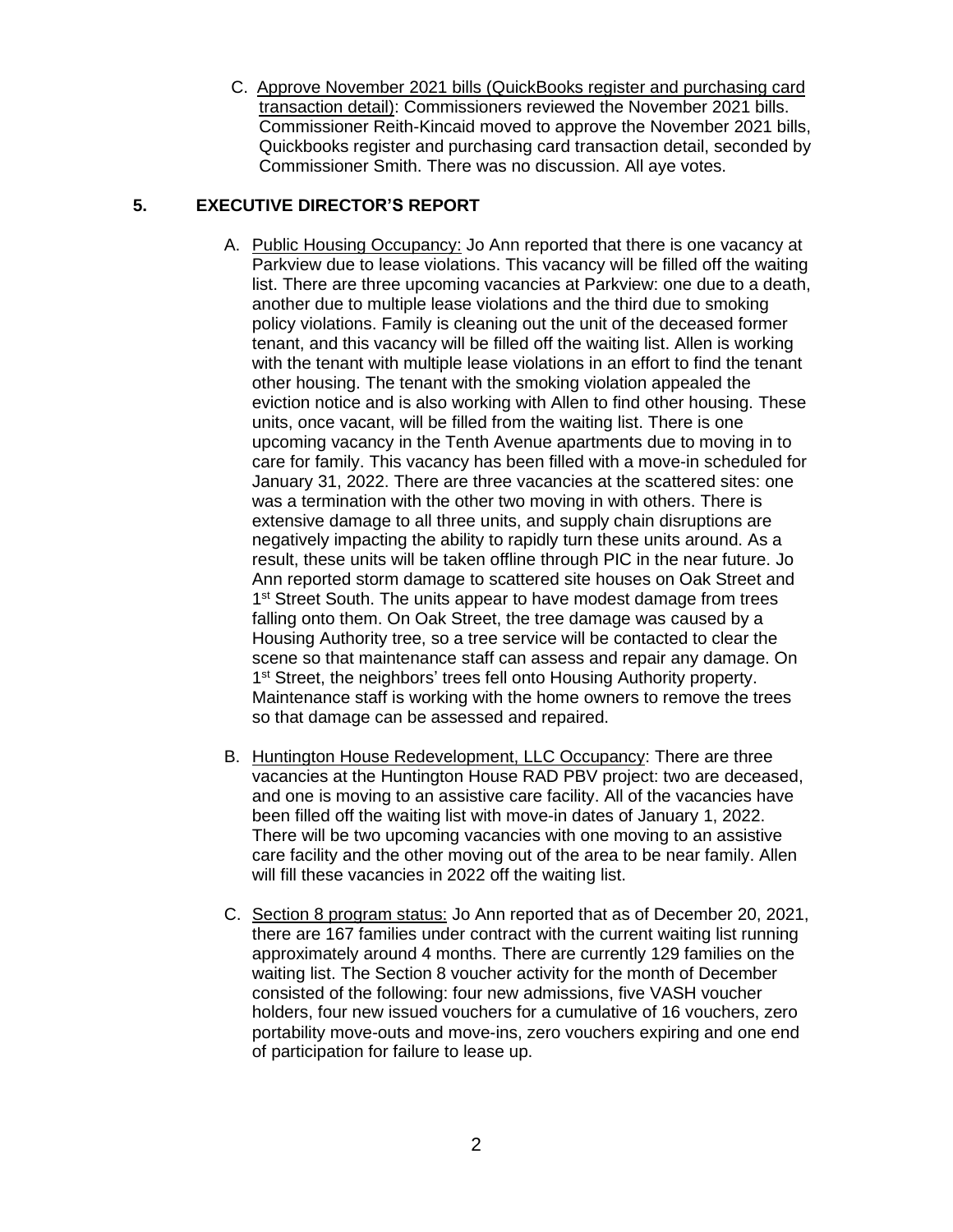- D. Capital Funds Program grant status: Jo Ann reported that the 2018 grant has a zero balance in operations and RAD activities and \$35,380.59 in general capital activity for parking lot sealing/restriping, tree services, appliances and Parkview and Tenth Avenue HVAC. The 2019 grant has a balance of \$87,704.86 in operations for insurances and miscellaneous operating expenses, \$26,077.19 in general capital activity for appliances and zero in RAD activities. The 2020 grant has a balance of \$121,657.84 in operations for insurances, \$24,546 in general capital activity for appliances and zero in RAD activities. Jo Ann stated that according to the most recent financials report, there is \$2,041 that has been drawn down from this grant between the current time and the end of October 2021. Mary will be updating the spreadsheet regarding this. The 2021 grant has a balance of \$193,945 in operations for insurances and miscellaneous operating expenses and a balance in general capital activity of \$26,585 for appliances, concrete repairs, Parkview security camera system, in unit floor repairs, automatic door opener repairs, and washers & dryers for Parkview and Tenth Avenue apartments. One disbursement for operations was made from the 2021 grant for the following: \$1,320 to Shed's Painting for painting 1121 Washington Street and \$764 to Otis Elevator Company for repairs to the elevator at 10<sup>th</sup> Avenue Apartments.
- E. State Debt Collection (SDC) : Jo Ann reported that two payments totaling \$451.15 were received in December 2021 from two former public housing tenants. Commissioner Helmer inquired about the debt received from a new debtor in the program when that debt is listed in the end-of-year 2021 debt write-offs. Jo Ann responded that the debts for all programs are written off annually at year-end at the direction of the fee accountant. Those write-offs have no bearing on the ability of the Housing Authority to collect debt certified through the SDC program.
- F. US Bank purchasing card program rebate: Jo Ann reviewed a rebate payment received from US Bank for the purchasing card program in the amount of \$407.00.

#### **6. RESOLUTIONS:**

- A. Resolution 2021-11 Public Housing Budget: Commissioner Helmer moved to approve Resolution 2021-11 Public Housing Budget, seconded by Commissioner Smith. There was no discussion. All aye votes.
- B. Resolution 2021-12 Housing Choice Voucher Budget: Commissioner Smith moved to approve Resolution 2021-12 Housing Choice Voucher Budget, seconded by Commissioner Helmer. There was no discussion. All aye votes.
- C. Resolution 2021-13 Huntington House Redevelopment, LLC Budget: Commissioner Reith-Kincaid moved to approve Resolution 2021-13 Huntington House Redevelopment, LLC Budget, seconded by Commissioner Helmer. There was no discussion. All aye votes.
- D. Resolution 2021-14 Business Activities Budget: Commissioner Helmer moved to approve Resolution 2021-14 Business Activities Budget,